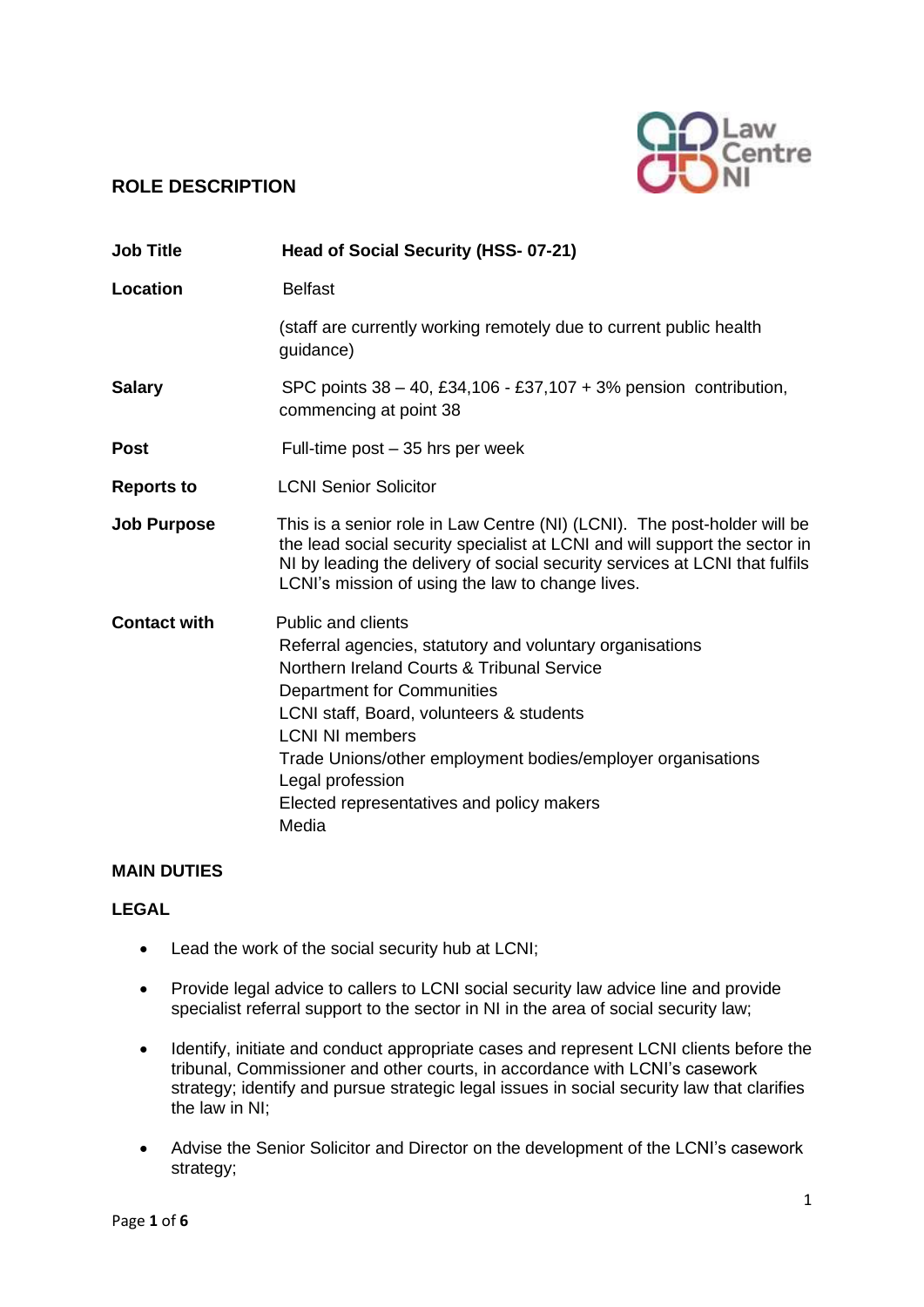- Responsible for advice and recommendations to the Senior Solicitor and Director on all aspects of LCNI's social security work as lead social security expert;
- Represent LCNI to external stakeholders and organisations on social security law, policy and practice matters, as required, acting as a lead ambassador for LCNI;
- Responsible for ensuring compliance with regulations governing legal aid and maintenance of financial records;
- Responsible for ensuring the compliance by the social security hub with the Lexcel quality standard and other professional standards.

#### **ORGANISATIONAL DEVELOPMENT & MANAGEMENT**

- Lead and manage the social security hub at Law Centre NI reporting to the Senior Solicitor and Director, as required; monitor the achievement of individual and team objectives and set priorities in accordance with those objectives;
- Identify and progress opportunities for the development and growth of the organisation that supports sustainability, including the further development of the social security hub at LCNI;
- Ensure all social security hub advice and case recording is accurate and up to date to enable timely production of management and performance reports; produce reports to funders and contribute to funding bids;
- Work with colleagues to identify the social security law training needs of members and others and deliver training;
- Produce and quality assure public legal information in the area of social security law including briefings/legal information papers and other written material for publication;
- Support LCNI's policy work with expert social security law advice and guidance;
- Contribute to and participate in media interviews on social security law, policy and practice;
- Supervise staff, trainee solicitors, students and volunteers, as appropriate;
- Work collaboratively and promote effective knowledge sharing across the organisation that supports the achievement of its overall mission and objectives;
- Role-model the LCNI's values in delivering its vision and mission;
- Contribute to LCNI management and deputise for the Senior Solicitor as required.

#### **PROFESSIONAL DEVELOPMENT/RESPONSIBILITIES**

• Build stakeholder confidence in LCNI through high standards of personal and professional accountability;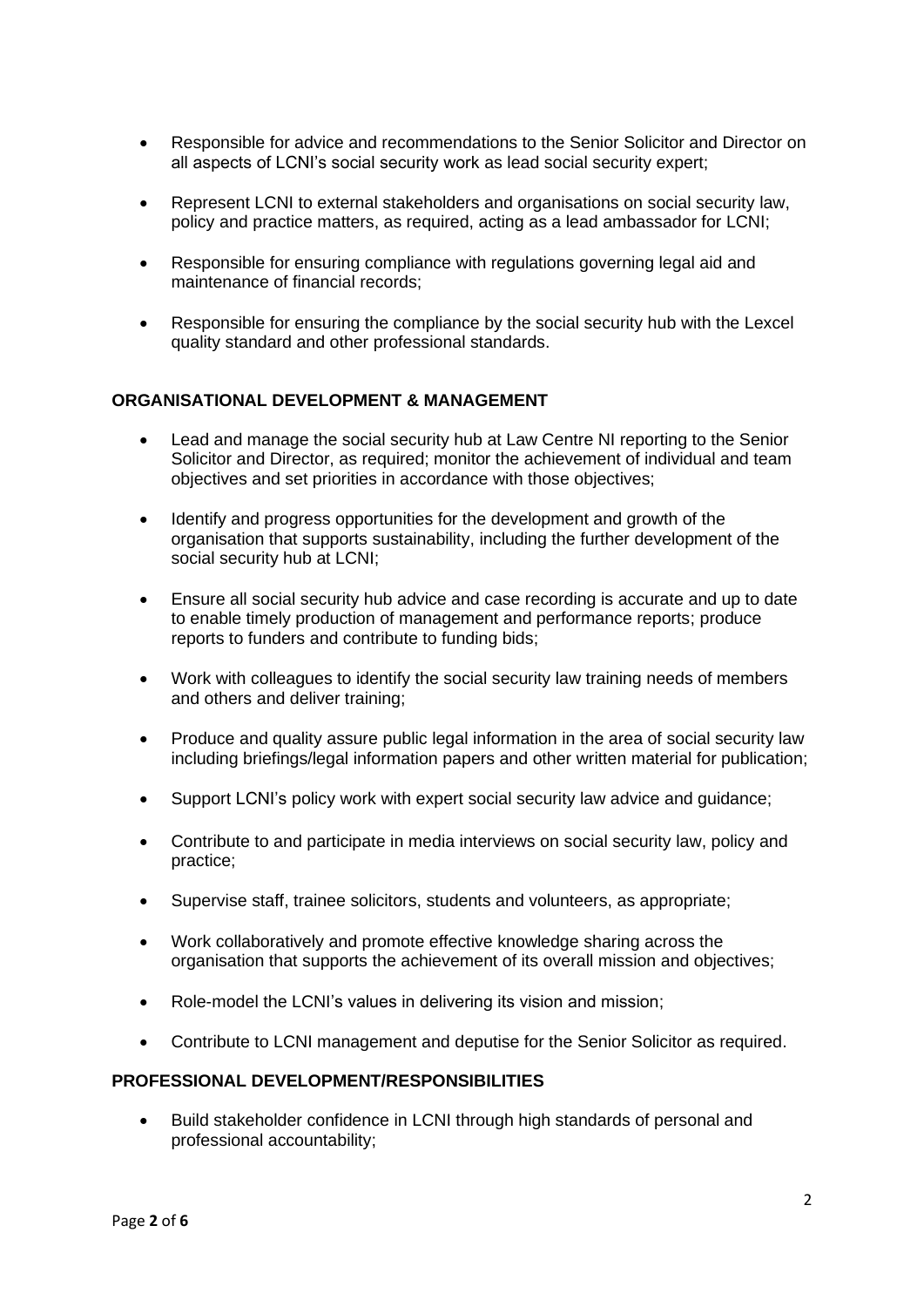- Maintain and develop expertise in social security law, continuously building reputation and recognition as NI expert.
- Identify training and professional development needs, including CPD requirements, in consultation with line manager and source appropriate support.

#### **OTHER DUTIES**

- Undertake relevant administrative duties in the performance of the above;
- Attend and report to LCNI Board as required;
- Be flexible to work outside standard business hours on occasion in order to meet the demands of the role;
- Undertake such other duties as may be required from time to time.

#### **March 2021**

\*NOTE: this JD will be subject to review from time to time in line with the changing needs of the organisation.

**As this post may involve work with children and vulnerable adults, LCNI will offer the post subject to a satisfactory vetting report from Access NI.**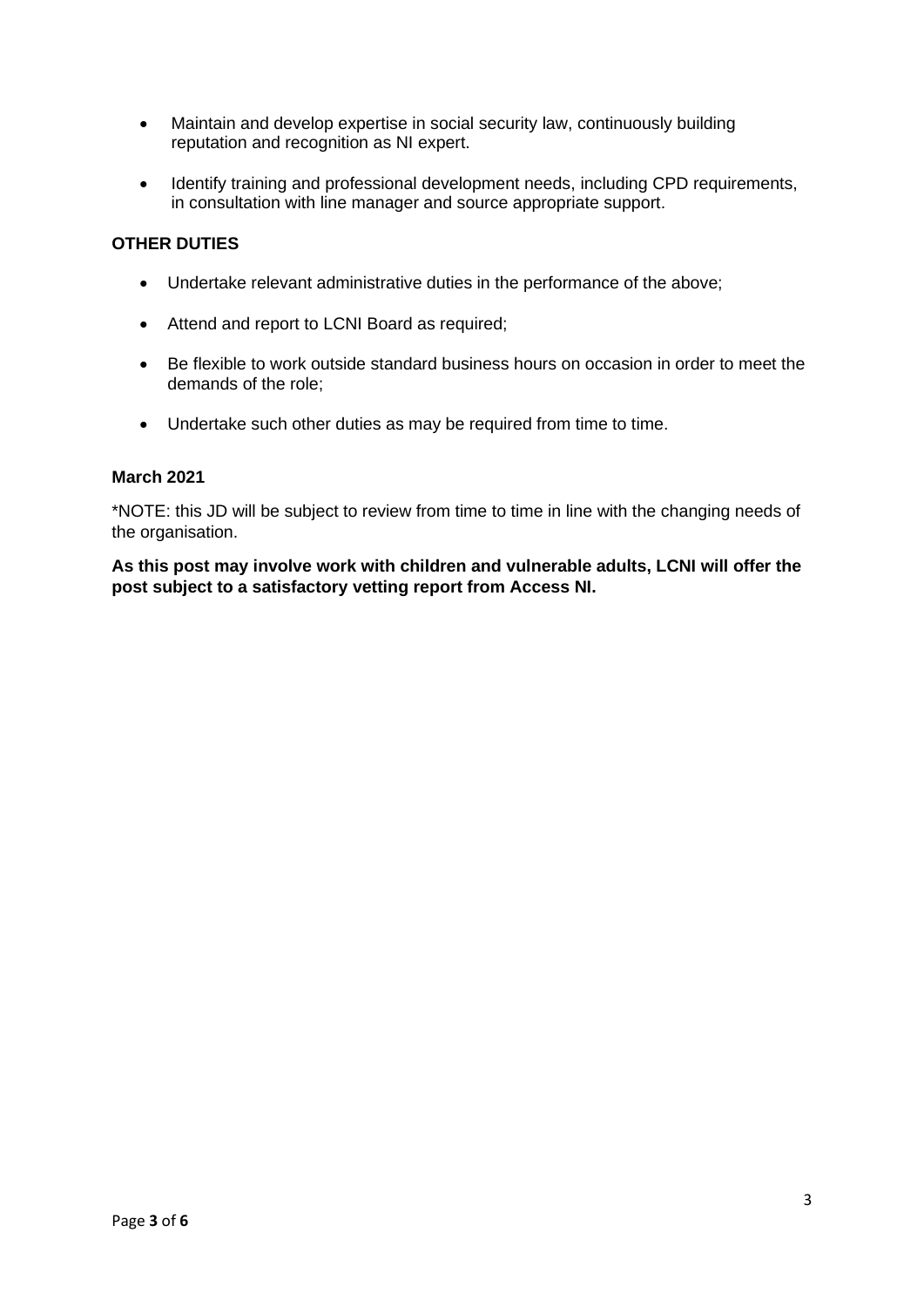# **Head of Social Security (HSS-07-21) - Person Specification**

|                                                  | <b>Essential</b>                                                                                                                                                                                                                                                                                                                                                                                                                                                                                                                                                                                                                                                                  | <b>Desirable</b>                                                                                                                                                                                                                                                                                                                                                                                                                                                                                                                                                                      |
|--------------------------------------------------|-----------------------------------------------------------------------------------------------------------------------------------------------------------------------------------------------------------------------------------------------------------------------------------------------------------------------------------------------------------------------------------------------------------------------------------------------------------------------------------------------------------------------------------------------------------------------------------------------------------------------------------------------------------------------------------|---------------------------------------------------------------------------------------------------------------------------------------------------------------------------------------------------------------------------------------------------------------------------------------------------------------------------------------------------------------------------------------------------------------------------------------------------------------------------------------------------------------------------------------------------------------------------------------|
| <b>Qualifications, Knowledge</b><br>& Experience | <b>*E1</b> A solicitor OR barrister<br>(i) eligible to practise in<br>Northern Ireland, or able to<br>be eligible to practise in NI<br>by date of appointment,<br>(ii) with detailed knowledge<br>of social security law gained<br>in the last 5 years and<br>(iii) at least 3 years' post-<br>qualifying full-time<br>experience (or part-time<br>equivalent) that includes<br>experience of representation<br>in public or administrative<br>law and substantial<br>achievement in social<br>security law<br><b>OR</b><br>An adviser with (i) detailed<br>knowledge of social security<br>law gained in the last 5<br>years, and (ii) at least 5<br>years' full-time experience | <b>D1</b> More than 3 years' post-<br>qualifying experience<br>specialising in social security<br>law/more than 5 years'<br>experience (if not legally<br>qualified)<br><b>D2</b> Experience of achieving<br>law and policy reform<br><b>D3</b> Experience of strategic<br>litigation<br>D4 Experience of supervising<br>legal staff and/or volunteers<br><b>D5</b> Experience of producing<br>training materials and<br>delivering training<br><b>D6</b> Experience of developing<br>innovative approaches to the<br>delivery of legal services<br><b>D7</b> Experience of producing |
|                                                  | (or part-time equivalent) of<br>providing complex legal<br>advice and representation in<br>social security law including<br>before the Social Security<br>Commissioner or equivalent<br>that demonstrates<br>substantial achievement in<br>social security law<br>*E2 Experience in building<br>effective external<br>partnerships<br><b>*E3</b> Experienced in leading<br>others with responsibility for<br>decision-making, motivating<br>and inspiring others to<br>deliver outcomes.                                                                                                                                                                                          | public legal information<br>resources e.g.<br>bulletins/briefing papers                                                                                                                                                                                                                                                                                                                                                                                                                                                                                                               |
| <b>Abilities &amp; Skills</b>                    | *E4 Skilled in the conduct of<br>social security litigation                                                                                                                                                                                                                                                                                                                                                                                                                                                                                                                                                                                                                       | D8 Ability to identify and lead<br>organisational development                                                                                                                                                                                                                                                                                                                                                                                                                                                                                                                         |
|                                                  |                                                                                                                                                                                                                                                                                                                                                                                                                                                                                                                                                                                                                                                                                   | initiatives                                                                                                                                                                                                                                                                                                                                                                                                                                                                                                                                                                           |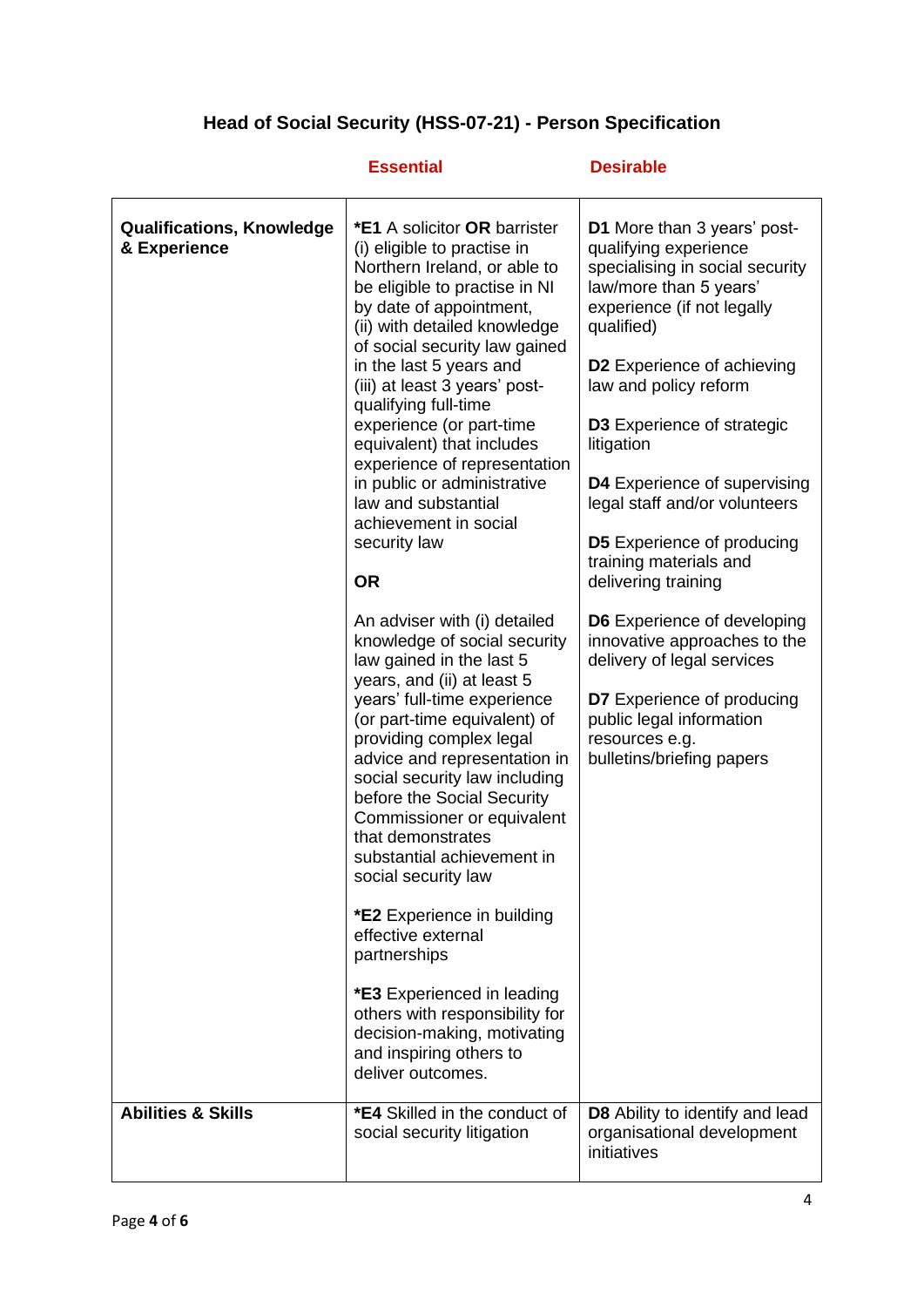|                             | <b>E5</b> Confident in presenting<br>complex information in<br>accessible way, with<br>excellent oral and written<br>communication skills.<br><b>E6</b> Proficient in the use of<br>information technology such<br>as to be administratively<br>self-supporting<br><b>E7</b> Ability to plan, prioritise<br>and lead a team to achieve<br>results                                                                                                                                                |                                                                                                                        |
|-----------------------------|--------------------------------------------------------------------------------------------------------------------------------------------------------------------------------------------------------------------------------------------------------------------------------------------------------------------------------------------------------------------------------------------------------------------------------------------------------------------------------------------------|------------------------------------------------------------------------------------------------------------------------|
| <b>Aptitudes/Commitment</b> | <b>*E8</b> Self-motivated with a<br>passion for using the law to<br>change people's lives<br><b>E9</b> Aptitude for team work<br>that builds and maintains<br>good internal collaborative<br>working/interpersonal<br>relationships<br><b>E10</b> Open to self-reflection<br>and growth<br><b>E11</b> Aptitude for responding<br>proactively to immediate<br>challenges<br><b>E12 Demonstrable</b><br>commitment to the aims of<br>Law Centre NI and to on-<br>going professional<br>development | D8 Aptitude for identifying<br>legal and policy issues for<br>strategic development and<br>opportunities for influence |
| <b>Circumstances</b>        | *E13 Willingness to travel as<br>required<br>*E14 Available for<br>occasional evening and<br>weekend work in<br>accordance with the<br>requirements of the post<br>*E15 Current UK driving<br>licence with access to a car<br>(note this will be waived<br>where applicants can<br>demonstrate suitable<br>alternative arrangements or                                                                                                                                                           |                                                                                                                        |